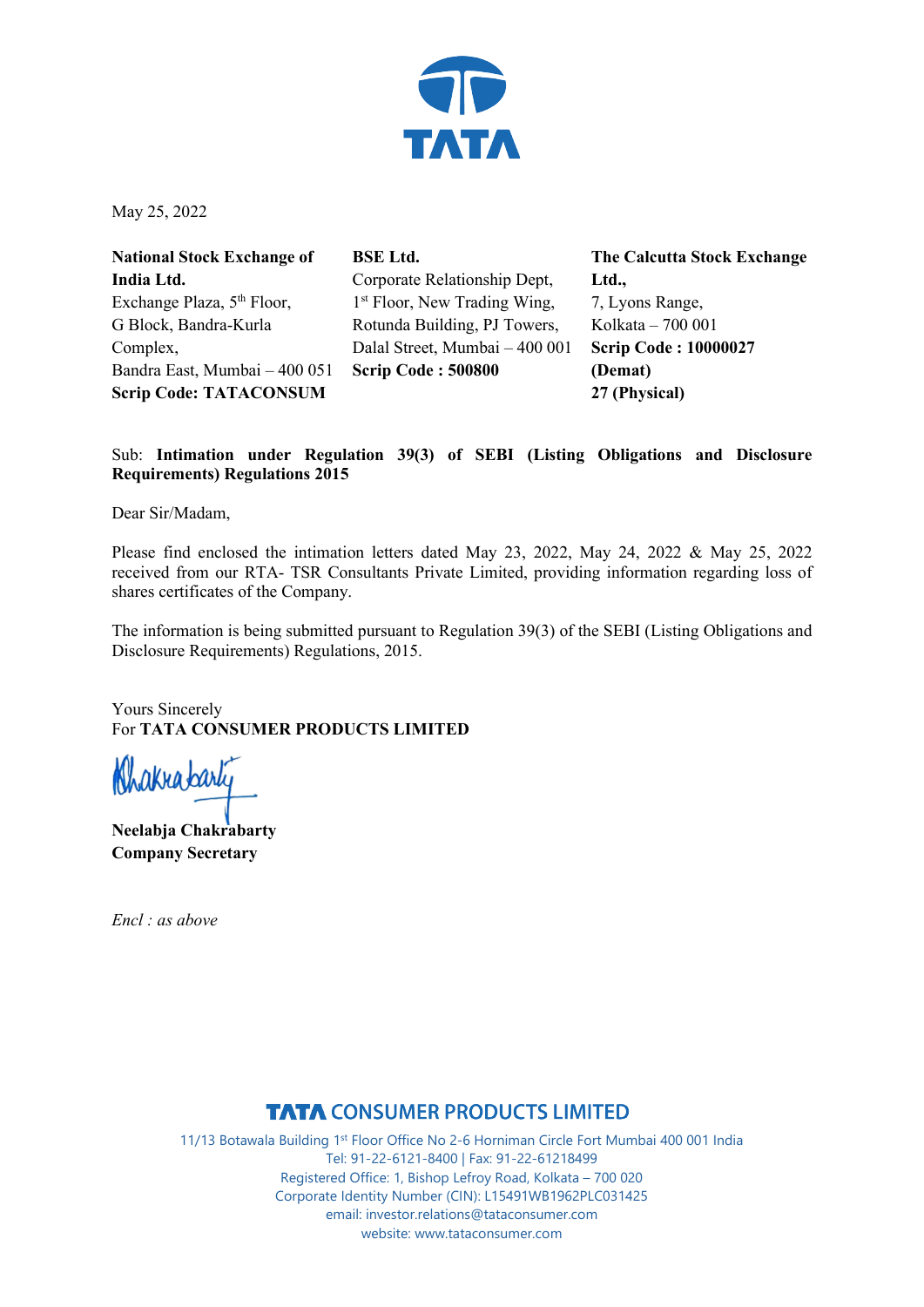## **USF CONSULTANTS**

**Total Solutions Repository** 

### **NOTICE Tata Consumer Products Limited Regd. Off : 1, BISHOP LEFROY ROAD, KOLKATA WEST BENGAL 700020**

NOTICE is hereby given that the certificate[s] for the under mentioned securities of the Company has / have been lost / mislaid and holder[s] of the said securities has/have applied to the Company to issue duplicate certificate[s]. Any person who has a claim in respect of the said securities should lodge such claim with the Company at the Registered Office, within 15 days from this date, else the Company will proceed to issue duplicate certificate[s] without further intimation.

| Folio No.  | Name of the holders (Inc. Joint Holders) | Shares of Rs. | Certificate | Distinctive Nos. |
|------------|------------------------------------------|---------------|-------------|------------------|
|            |                                          | $1.00/-$ each | No.         |                  |
| TFA0049319 | ARMAITY KHUSRU DINSHAW, PERIN KHUSRU     | 45            | 45669       | 635011867-       |
|            | DINSHAW, KERSASP KHUSRU DINSHAW          |               |             | 635011911        |
| TFD0006273 | DIPAKKUMAR KANTILAL MODI, VIMLABEN       | 10            | 4902        | 9209521-         |
|            | <b>KANTILAL MODI</b>                     |               |             | 9209530          |
| TFV0006739 | VIMLABEN SHIVLAL MODI, DIPAKKUMAR        | 150           | 4948        | 9282831-         |
|            | KANTILAL MODI, KANTILAL BAPALAL MODI     |               |             | 9282980          |
| TFV0048598 | VIMLABEN SHIVLAL MODI, DIPAKKUMAR        | 285           | 25483       | 631376882-       |
|            | KANTILAL MODI, KANTILAL BAPALAL MODI     |               |             | 631377166        |

**Date :- 23/05/2022**

**Place :- Mumbai**

**TSR CONSULTANTS PRIVATE LIMITED** (Subsidiary of Link Intime India Private Limited) C-101, 1st Floor, 247 Park, Lal Bahadur Shastri Marg, Vikhroli (West), Mumbai - 400083 CIN - U74999MH2018PTC307859Tel.: +91 22 6656 8484 Fax : +91 22 6656 8494 E-mail [: csg-unit@tcplindia.co.in](mailto:csg-unit@tcplindia.co.in) Website : www. [https://www.tcplindia.co.in](http://www.tsrdarashaw.com/)

Business hours Monday to Friday 10.00 a.m. to 3.30 p.m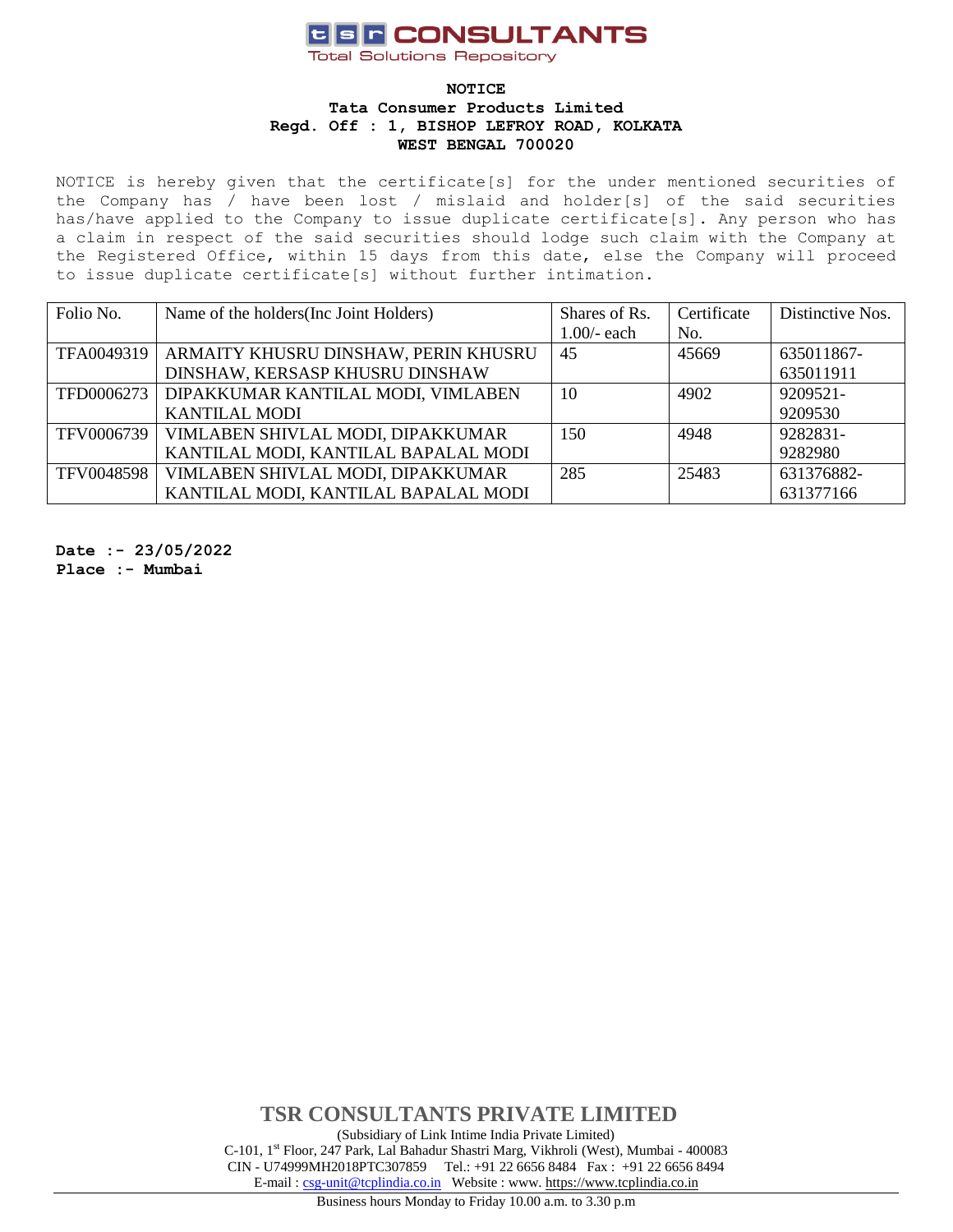# **USF CONSULTANTS**

**Total Solutions Repository** 

#### **NOTICE Tata Consumer Products Limited Regd. Off : 1, BISHOP LEFROY ROAD, KOLKATA WEST BENGAL 700020**

NOTICE is hereby given that the certificate[s] for the under mentioned securities of the Company has / have been lost / mislaid and holder[s] of the said securities has/have applied to the Company to issue duplicate certificate[s]. Any person who has a claim in respect of the said securities should lodge such claim with the Company at the Registered Office, within 15 days from this date, else the Company will proceed to issue duplicate certificate[s] without further intimation.

| Folio No.  | Name of the holders (Inc. Joint Holders) | Shares of Rs. | Certificate | Distinctive Nos. |
|------------|------------------------------------------|---------------|-------------|------------------|
|            |                                          | $1.00/-$ each | No.         |                  |
| TFA0049345 | ARNVAZ DAVER, ROHINTON                   |               | 37343       | 633505032-       |
|            | DAVER, MONAZ DAVER                       |               |             | 633505036        |
| TFR0005651 | RAVI KEDIA                               | 120           | 2471        | 3927541-3927660  |

**Date :- 24/05/2022 Place :- Mumbai**

> **TSR CONSULTANTS PRIVATE LIMITED** (Subsidiary of Link Intime India Private Limited) C-101, 1st Floor, 247 Park, Lal Bahadur Shastri Marg, Vikhroli (West), Mumbai - 400083 CIN - U74999MH2018PTC307859Tel.: +91 22 6656 8484 Fax : +91 22 6656 8494 E-mail [: csg-unit@tcplindia.co.in](mailto:csg-unit@tcplindia.co.in) Website : www. [https://www.tcplindia.co.in](http://www.tsrdarashaw.com/)